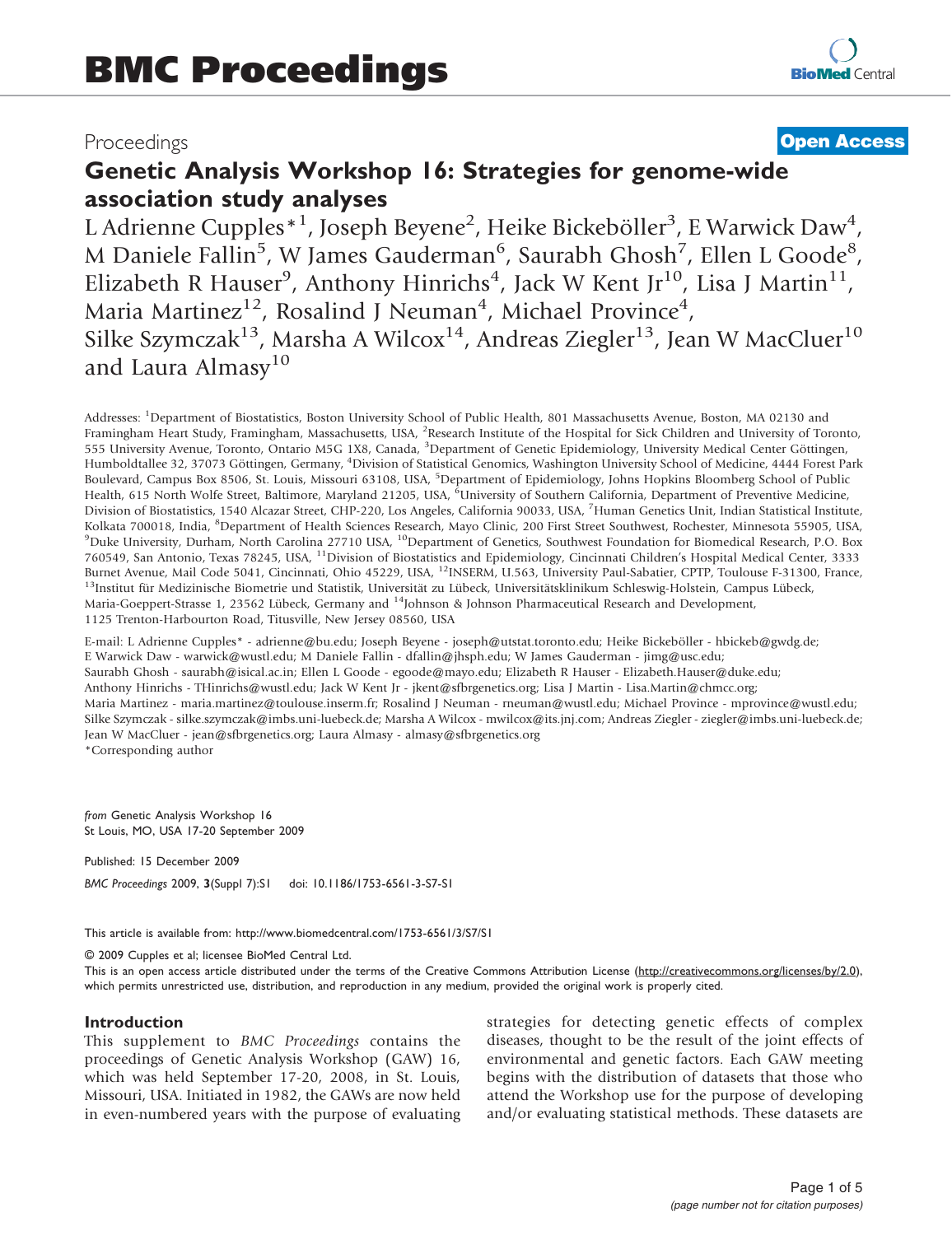jointly chosen for the next Workshop through a discussion of those attending the meeting and the GAW Advisory Committee. At most Workshops, GAW has included a set of simulated datasets, so that researchers can examine the behavior of statistical methods when knowing the answer. A primary goal of the Workshops is to focus discussion on specific topics of interest and areas of methodological concern. The datasets are generally available to any researcher who requests them. Each person who desires to attend the Workshops must participate in the evaluation of at least one of the distributed datasets, investigating novel approaches or comparing emerging and existing methods. Participants also include those who have provided the data or participate in the Workshop organization. More information about GAW, including details of upcoming Workshops, may be found at [http://www.](http://www.gaworkshop.org) [gaworkshop.org](http://www.gaworkshop.org).

### Genetic Analysis Workshop 16

Genetic Analysis Workshop 16 focused its efforts on the evaluation of genome-wide association studies of large genomic chip datasets containing hundreds of thousands genotypes from single-nucleotide polymorphisms (SNPs). There were three problem datasets, two consisting of data from ongoing studies and one simulated. All three datasets consisted of phenotypic and genome-wide SNP scan data. Problem 1 data came from studies of rheumatoid arthritis (RA), Problem 2 included genotypic and phenotypic data from the Framingham Heart Study (FHS), and Problem 3 consisted of simulated phenotypic data using the pedigrees and genotypic data provided to GAW16 by the Framingham Heart Study. Each of these datasets is described in more detail in Amos et al. [[1](#page-4-0)], Cupples et al. [[2](#page-4-0)], and Kraja et al. [[3](#page-4-0)]. Data for Problems 2 and 3 required an application to the database for Genotypes and Phenotypes (dbGaP) at the National Center for Biotechnology Information [[4](#page-4-0)], which processed applications through the National Heart, Lung and Blood Institute, and distributed the data. To apply, researchers needed to have an eRA Commons account, to obtain Institutional Review Board approval, to ensure security of the data and to sign a data, distribution agreement in conjunction with an institutional signing official.

#### Problem set 1

Data for Problem 1 was derived from a genome-wide study of RA. SNP genotype data were provided for 868 cases and 1,194 controls that had been assayed using an Illumina 550 k platform. The cases were independent individuals who had met the American College of Rheumatology criteria for RA. Four hundred forty-five cases came from a single member of sibling sets that were studied as a part of the North American Rheumatoid Arthritic Consortium (NARAC) because they had at least one additional sibling with rheumatoid arthritis; an additional 423 independent cases were included and were not selected for family history. The cases were recruited from across the United States and are predominantly of Northern European origin. The controls, derived from the New York Cancer Project, were enrolled in the New York metropolitan area and are somewhat enriched for individuals of Southern European or Ashkenazi Jewish ancestry compared with cases. Phenotypic data were also provided for DRB1 alleles, which were classified according to the RA shared epitope, levels of anti-cyclic citrullinated peptide, and levels of rheumatoid factor IgM.

#### Problem set 2

Data for Problem 2 derived from a genome-wide scan conducted in Framingham Heart Study participants through the SNP Health Association Resource (SHARe). More detail describing this effort is included at the dbGaP [[5](#page-4-0)]. Genotype data collected using Affymetrix 500 k (250 k Nsp and 250 k Sty) and 50 k gene centric platforms were provided for 6,848 participants with 6,621 in 766 pedigrees of three generations and 227 unrelated individuals. Phenotypic data for 7,130 participants were available for the first four examinations from the Original Cohort (recruited from 1948 to 1952) and Offspring Cohort (recruited from 1971 to 1975) and one examination for the Generation 3 Cohort (recruited from 2002 to 2005). These examinations were chosen because participants were approximately the same adult ages. Data included were demographics (sex and age), height, weight, and traditional risk factors for coronary heart disease (blood pressure and hypertension, diabetes and blood glucose, smoking, alcohol, and lipid levels). Additional data included, when appropriate, were age at onset of coronary heart disease, age at onset of diabetes, age at death, and age at last contact.

#### Problem set 3

Phenotypic data for Problem 3 were simulated, using the pedigrees and genotypes from Problem 2. The simulated data were derived from a model emulating lipid traits and their relationships to cardiovascular disease. Two hundred simulated replicates were provided for GAW16. For each replicate there were 6,476 subjects in families from the FHS, with their actual genotypes for Affymetrix 550 k SNPs and simulated phenotypes. The total number of subjects and pedigree structures differed from those in Problem 2, because between the times that simulation began and data were made available, additional FHS participants provided consent for use of their data. Simulated phenotypes at three visits, 10 years apart, were generated for Problem 3. Up to six "major" genes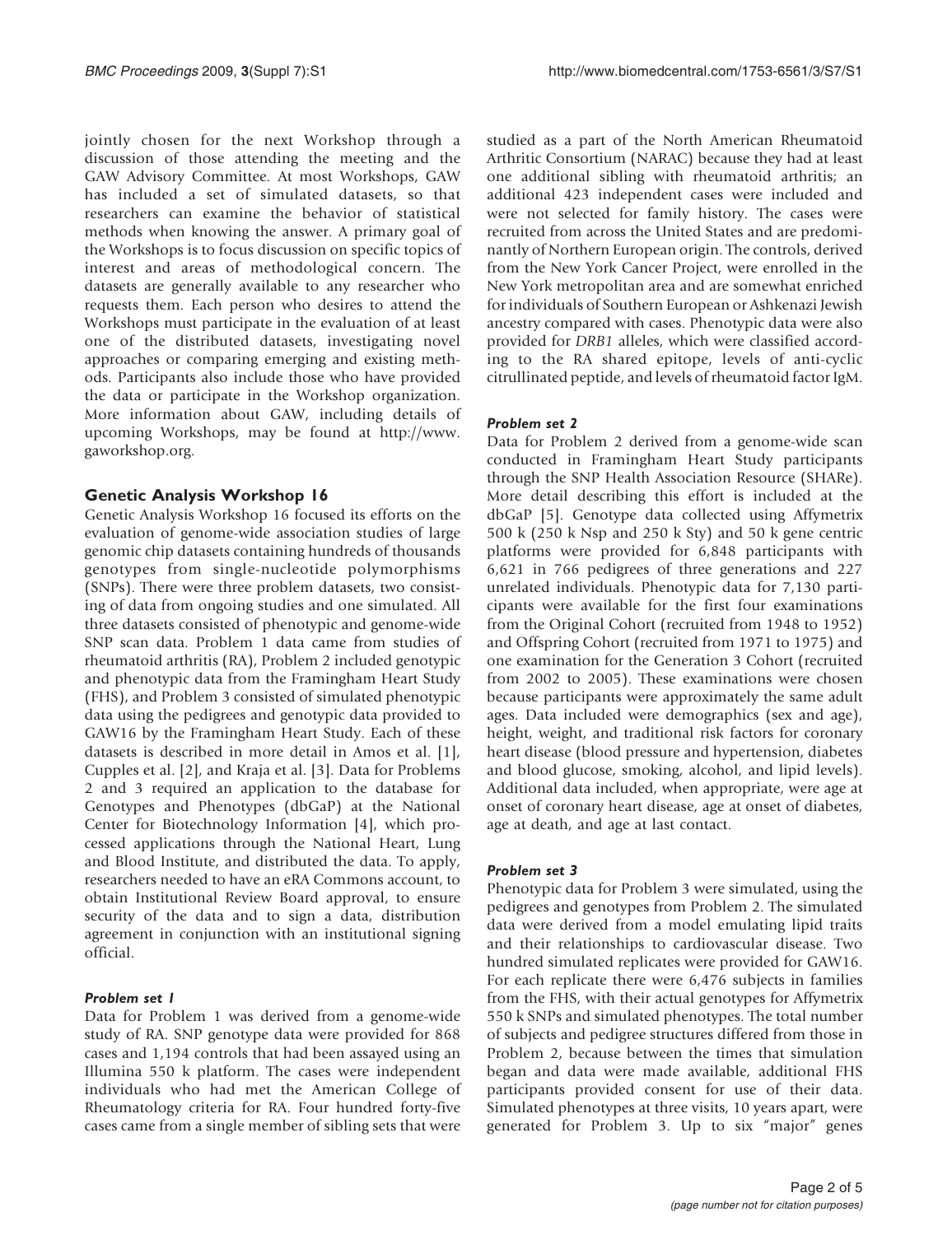influencing variation in high- and low-density lipoprotein cholesterol (HDL, LDL), and triglycerides (TG), and 1,000 "polygenes" were simulated for each trait. All polygenes act independently and have additive effects. A group of 39 polygenes influencing HDL were clustered on chromosome 11; otherwise, the polygenes for each trait were randomly distributed throughout the genome. At each simulated visit, individuals in the upper tail of the LDL distribution were designated as medicated. The proportion of subjects that are medicated increased across visits at 2%, 5%, and 15%. Coronary artery calcification (CAC) was simulated using age, lipid levels, and CAC-specific polymorphisms. The risk of myocardial infarction before each visit was determined by CAC and its interactions with smoking and two genetic loci. Smoking was simulated to be commensurate with rates reported by the Centers for Disease Control. The full model for these simulated data is included in Kraja et al. [[3](#page-4-0)].

Individuals on the GAW mailing list of nearly 2,600 were notified through e-mail in Spring 2008 that data for the three Problems were available. A total of 183 groups requested GAW16 data: 124 for Problem 1 data and 59 for Problems 2 and 3 data, which needed to be accessed through dbGaP. In Summer 2008, 168 contributed papers were received describing analyses of these data sets. A book and CD containing these contributions plus descriptions of the data sets were distributed to GAW16 participants before the meeting in September.

The GAW16 participants included 240 individuals from all over the world, including Austria, Brazil, Canada, France, Germany, India, Korea, the Netherlands, Singapore, Spain, Taiwan, the United Kingdom, and the United States. The 168 contributions submitted to GAW16 were organized into 17 presentation groups of 7 to 18 papers each. These presentation groups were organized around the following themes: genome-wide association (GWA) for discrete traits; GWA for quantitative traits; multi-stage GWA strategies; haplotype-based analyses; controlling false-positive rates; multi-phenotype analyses; phenotype definition and development; quality control in GWA studies; machine learning; genegene interaction; gene-environment interaction; using gene expression, function, and pathways in GWA; combining information from linkage and association analyses; population and evolutionary genetics, including linkage disequilibrium patterns and population stratification; GWA analysis of longitudinal data; family-based GWA analyses; and gene- or region-based association analyses. Each presentation group was led by a person with previous GAW experience who facilitated group discussion, organized the group's oral presentation for the general GAW meeting, and took a lead in writing the group summary paper, which are published simultaneously with these proceedings in Genetic Epidemiology [\[6\]](#page-4-0).

Members of presentation groups began interacting by e-mail and/or conference calls before GAW16, comparing and contrasting their approaches and results. Each presentation group met a full day at the Workshop, a first for GAW. During these meetings, they continued their discussions and finalized a group presentation, which was delivered to the full GAW16 audience during the general sessions on the subsequent two days. The group meetings were attended mostly by group participants, but were open to all GAW16 attendees. Seventy-two participants also contributed to poster sessions held during the general sessions. There also was a special general session on Novel Methods. Four papers submitted to GAW16 were selected before the meeting for presentation in this session because they had used or developed novel analytical approaches.

The 131 GAW contributions included in this issue of BMC Proceedings are a subset of the 168 contributions presented at GAW16. All contributions were peerreviewed and selected on the basis of scientific merit.

The first three papers of these Proceedings describe the datasets. These are followed by the 131 individual GAW16 contributions organized by presentation group, and alphabetically by first author within each group. Additionally, in a supplement to the journal Genetic Epidemiology, published simultaneously with these Proceedings, a paper by each presentation group summarizes the contributions to that group and the lessons learned, comparing and contrasting contributions and describing their main themes and results. Overall, GAW16 generated many interesting discussions and some conclusions concerning appropriate approaches to the analysis of genome-wide association data. These discussions also highlighted areas in which further methodological development is needed.

### Competing interests

The authors declare that they have no competing interests.

### Acknowledgements

Literally hundreds of individuals donate their time and effort to make the Genetic Analysis Workshops possible, helping to select Workshop topics, providing real and simulated data sets to be distributed to Workshop participants, making local arrangements and staffing the registration desk at the Workshop, leading presentation groups, writing summary papers, reviewing manuscripts, and editing these proceedings.

The Genetic Analysis Workshops rely on the generous donation of existing data sets and the contributions of our colleagues who simulate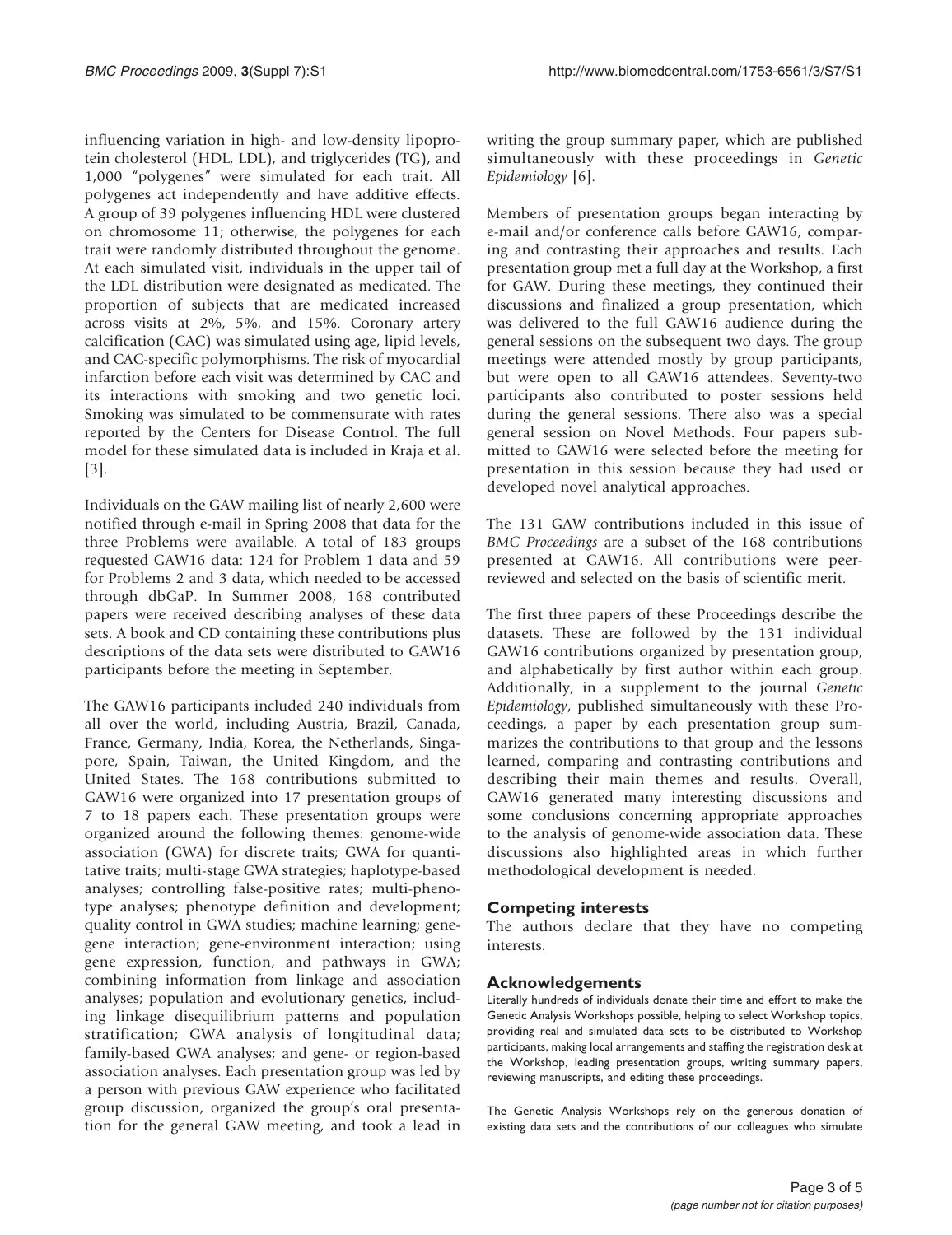data for the Workshops. Many investigators contributed data to GAW16. Problem 1: Rheumatoid arthritis data were provided by Peter Gregersen, Christopher Amos, Wei Chen, Michael Seldin, Elaine Remmers, Lindsay Criswell, Kimberly Taylor, Annette Lee, Robert Plenge, and Daniel Kastner. Problem 2: Data from the Framingham Heart Study were provided by L. Adrienne Cupples, Nancy Heard-Costa, Monica Lee, Larry Atwood, and the Framingham Heart Study Investigators. Problem 3: The GAW16 simulated datasets were generated by Aldi Kraja, Robert Culverhouse, E. Warwick Daw, Jun Wu, Andrew Van Brunt, Michael Province and Ingrid Borecki.

The rheumatoid arthritis studies were supported by NIH grant AR44422, NIH contract N01-AR-7-2232, funding from Genome Canada and Associations AFP, Polyarctique-Groupe Taitbout and Rhumatisme et Travail. Funding for UK researchers was provided by the Arthritis Research Campaign.

Data for Problems 2 and 3 were distributed through the NIH repository dbGaP and applications for data access were reviewed by a committee at NHLBI. Many individuals at dbGaP and NHLBI contributed to data transfer, designing a GAW16 study page at the dbGaP web site [[7\]](#page-4-0), development of instructions for obtaining GAW16 Problem 2 and 3 data and the data use agreement, tracking data requests, and reviewing applications. We extend our thanks to Debbie Eng, Richard Fabsitz, Mike Feolo, Cashell Jaquish, Christopher O'Donnell, Susan Old, Mona Pandey, Steve Sherry, and Paul Sorlie.

Contributions to GAW16 were organized into discussion and presentation groups focused on various methodological and analytic themes. Twenty-six people generously volunteered to lead these groups, initiating interactions among group members before GAW16, leading group meetings at GAW16, organizing summary presentations for the larger GAW16 audience, serving as editors for the publication and peer review process for this volume, and taking responsibility for the preparation of a summary paper for Genetic Epidemiology. Being a group leader is a time consuming task and one that is critical to the success of the Workshops. As such, their efforts deserve special recognition. We are grateful to the following people who led the group discussions and preparation of summary presentations (in group numerical order): Ellen Goode, Duncan Thomas, Saurabh Ghosh, Rosalind Neuman, Elizabeth Hauser, Lisa Martin, Jack Kent, Marsha Wilcox, Andreas Ziegler, Silke Szymczak, Ping An, Michael Province, Corinne Engelman, Jim Gauderman, Nathan Tintle, Heike Bickeböller, Elizabeth Marchani, E. Warwick Daw, Ellen Wijsman, Tony Hinrichs, Brian Suarez, Berit Kerner, Danielle Fallin, Stacey Knight, Maria Martinez, and Joseph Beyene.

Useful comments and criticisms of the papers in this volume were provided by 120 scientific reviewers: Diana Abbott, Alexandre Alcais, Andrew Allen, Jennifer Asimit, Joan Bailey-Wilson, Jill Barnholtz-Sloan, Jenny Barrett, Terri Beaty, Lars Beckmann, Joanna Biernacka, Tim Bishop, Mike Boehnke, Stefan Böhringer, Jack Bowden, Alfonso Buil, Shelley Bull, Nicola Camp, Rita Cantor, Cheng Cheng, David Conti, Heather Cordell, Robert Culverhouse, Mariza De Andrade, Marcella Devoto, Guoqing Diao, Irina Dinu, Marie-Hélène Dizier, Duan Duan, Marie-Pierre Dubé, Frank Dudbridge, Priya Duggal, Josée Dupuis, Carol Etzel, Cathy Falk, Wenhong Fan, Mary Feitosa, Christine Fischer, Nora Franceschini, Brooke Fridley, Xiaoyi Gao, Emmanuelle Génin, Rodney Go, Lynn Goldin, Alisa Goldstein, Derek Gordon, Harald Göring, Courtney Grey-McGuire, Charles Gu, Peter Holmans, Bin Huang, Yifan Huang, Candace Kammerer, Xiayi Ke, Mehdi Keddache, Terri King, Alison Klein, Inke König, Peter Kraft, Lydia Kwee, Carl Langefeld, Jason Laramie, Juan P. Lewinger, Jing Li, Mingyao Li, Shuying Sue Li, Wentian Li, Yi-Ju Li, Jian'an Luan, Brion Maher, James Malley, Rasika Mathias, Nancy Mendell, Brackie Mitchell, Richard

Morris, Alison Motsinger, Nandita Mukhopadhyay, Bertram Muller-Myhsok, Nora Nock, Kari North, Michael Nothnagel, Jeff O'Connell, Jurg Ott, Grier Page, V. Shane Pankratz, George Papanicolaou, Andrew Paterson, Ruth Pfeiffer, Silvano Presciuttini, Elizabeth Pugh, Dajun Qian, Evadnie Rampersaud, John Rice, Steve Rich, Marylyn Ritchie, Nancy Saccone, Glen Satten, Mike Schmidt, Silke Schmidt, Paola Sebastiani, Jemila Seid Hamid, Svati Shah, William Shannon, Janet Sinsheimer, Susan Slager, Anne Spence, Catherine Stein, Carolin Strobl, Yun Ju Sung, Alun Thomas, Duncan Thomas, John R. Thompson, David Tregouet, Ya-Yu Tsai, Grace Wahba, Kai Wang, Shuang Wang, Jessica Woo, Yun Joo Yoo, Lue Ping Zhao, Xiaofeng Zhu. We are grateful for their contributions.

Since GAW7 in 1991, Vanessa Olmo has had major responsibility for all aspects of Workshop organization. Over the years, as the Workshops have increased in size and complexity, she has taken on greatly increased responsibilities. She has primary responsibility for Workshop logistics, including interaction with participants, organizers, editors, and publisher; data distribution; site selection and liaison with local organizers; maintenance of the GAW web site, wiki, and mailing list; collation and distribution of pre-GAW papers; and preparation of the proceedings. The GAWs could not succeed without her commitment and her enthusiasm. We also thank Selina Flores who helped with data distribution, communications with participants, and preparation of the pre-GAW volume; and Tom Dyer, who worked on preparing the data for distribution with the assistance of Richard Polich, Gene Hopstetter, and Juan Peralta, and who helped with the GAW wiki with the assistance of Gerry Vest and Kent Polk. As for past GAWs, April Hopstetter, Director of Technical Publications and Printing at the Southwest Foundation for Biomedical Research, assisted with editing of the GAW16 proceedings, while Maria Messenger and Malinda Mann typeset the articles. Rene Sandoval and Rudy Sandoval were responsible for putting together the final pre-GAW book.

Local arrangements for GAW16 required many hours of planning and organization. We are grateful to local organizers Michael Province, Ingrid Borecki, and Jeanne Cashman as well as volunteers Linus An, Mark Yong-Moon Park, Jevon Plunkett, Amy Sleeter, Kristy Smith, Jim Valentine, and Lorna Walters for welcoming us to St. Louis and for their efforts to ensure a successful GAW.

The GAW Advisory Committee, which has a rotating membership, has overall responsibility for long-term planning for the GAWs. Its membership at the time of GAW16 included Laura Almasy (chair), Joan Bailey-Wilson, Heike Bickeböller, Ingrid Borecki, Heather Cordell, Elizabeth Hauser, Jean MacCluer, Maria Martinez, John Witte, Xiaofeng Zhu, and Andreas Ziegler. We are grateful that in addition to serving on this committee, many of these individuals took on other tasks - you will see many of their names above in the lists of data providers and group leaders. Joan Bailey-Wilson and Heather Cordell also served as moderators for the general discussion session at the close of GAW16, and Xiaofeng Zhu and John Witte took on the responsibility of selecting papers for the Novel Methods session presented at the Workshop.

Continuous funding for the GAWs has been provided since 1982 by the National Institute of General Medical Sciences (NIGMS), through grant R01 GM31575 to Jean MacCluer and Laura Almasy. This grant also provided scholarship funds to help defray travel costs for 34 graduate students and post-doctoral trainees attending GAW16. We wish to thank Richard Anderson of NIGMS for his interest in GAW and for his efforts as Program Director for the GAW grant at the time of GAW16 and also Donna Krasnewich, who has recently taken over these duties. We are particularly grateful to Irene Eckstrand of NIGMS for her enthusiasm and interest in the GAWs since they were first envisioned in 1981. The GAWs